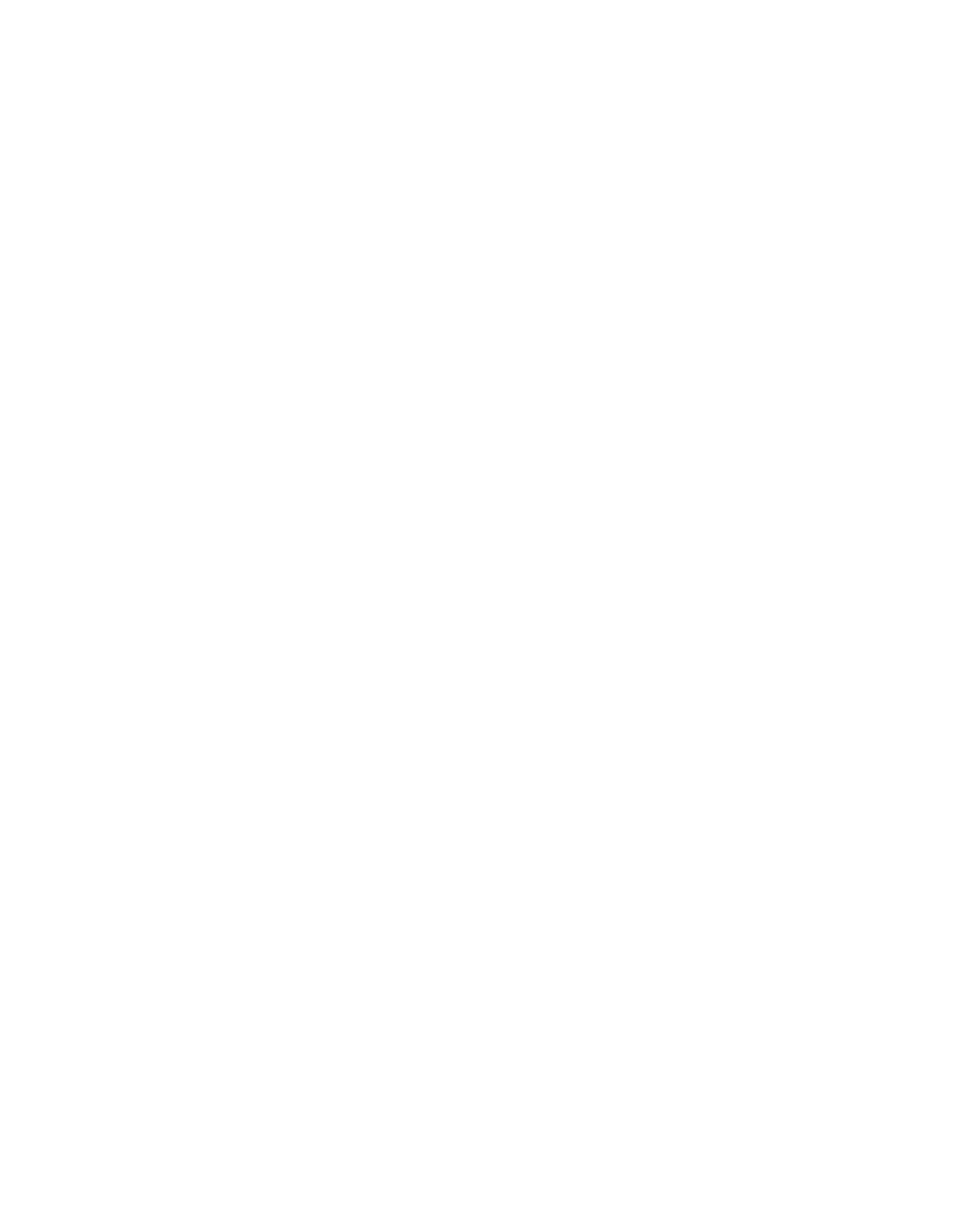# *Your Previous Location…*

|    | First, we would like you to think about your <i>previous location</i> , the place and community<br>where you used to live.                                                                                                                                                |
|----|---------------------------------------------------------------------------------------------------------------------------------------------------------------------------------------------------------------------------------------------------------------------------|
|    | 1. In what state and county did you live <i>immediately before</i> moving to your present<br>location?                                                                                                                                                                    |
|    | State:                                                                                                                                                                                                                                                                    |
|    |                                                                                                                                                                                                                                                                           |
|    | 2. How long did you live in your <i>previous location</i> ?                                                                                                                                                                                                               |
|    |                                                                                                                                                                                                                                                                           |
|    | 3. At your <i>previous location</i> , where was your residence located? (Circle number and give<br>name of community)                                                                                                                                                     |
|    | 1. Inside the city limits of the city/town of __________________________________                                                                                                                                                                                          |
|    | 2. In a rural area on a farm. The nearest city/town was ________________________                                                                                                                                                                                          |
|    | 3. In a rural area but not on a farm. The nearest city/town was ________________                                                                                                                                                                                          |
|    |                                                                                                                                                                                                                                                                           |
|    | 4. Before moving from your previous location, how long did you think about the<br>possibility of moving? (Circle number)<br>1. Less than six months<br>2. Six months to about a year<br>3. At least a year or two<br>4. Three years or more<br>5. Other (please specify)_ |
| 5. | What were the <i>main reasons</i> that you decided to leave your previous location?<br>(Please give up to three reasons, if applicable)                                                                                                                                   |
|    |                                                                                                                                                                                                                                                                           |
|    |                                                                                                                                                                                                                                                                           |
|    | <u> 1989 - Johann Stoff, deutscher Stoff, der Stoff, der Stoff, der Stoff, der Stoff, der Stoff, der Stoff, der S</u>                                                                                                                                                     |

\_\_\_\_\_\_\_\_\_\_\_\_\_\_\_\_\_\_\_\_\_\_\_\_\_\_\_\_\_\_\_\_\_\_\_\_\_\_\_\_\_\_\_\_\_\_\_\_\_\_\_\_\_\_\_\_\_\_\_\_\_\_\_\_\_\_\_\_\_\_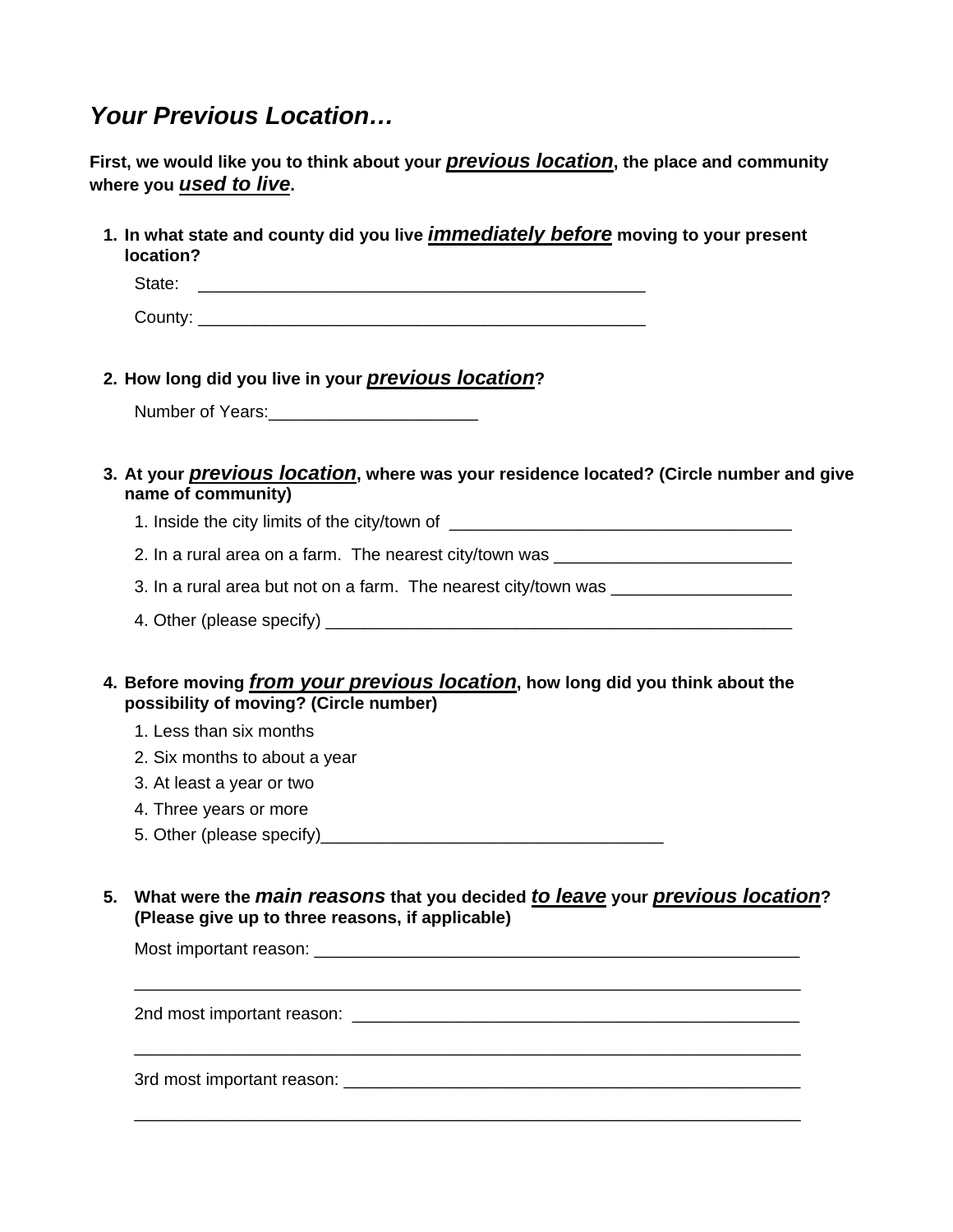## **6. At your** *previous location***, did you own or rent your residence? (Circle number)**

- 1. Owned
- 2. Rented
- 3. Other (please specify) \_\_\_\_\_\_\_\_\_\_\_\_\_\_\_\_\_\_\_\_\_\_\_\_\_\_\_\_\_\_\_\_\_\_\_

#### **7. Overall, how satisfied were you with your** *previous location***? (Circle number)**

- 1. Very dissatisfied
- 2. Somewhat dissatisfied
- 3. Neither dissatisfied or satisfied
- 4. Somewhat satisfied
- 5. Very satisfied

#### **8. In thinking** *only* **of your** *previous location***, what would be your** *chances of achieving* **the following community and life factors if you were** *still living there***? Would you have** *no chance* **at all, a** *slight chance***, a** *moderate chance***, or a** *high chance***? (Circle one number for each item)**

| At your <i>previous location</i> :                 | No chance<br>at all | Slight<br>chance | <b>Moderate</b><br>chance | High<br>chance |
|----------------------------------------------------|---------------------|------------------|---------------------------|----------------|
| Having suitable housing and neighborhoods          | 1                   | 2                | 3                         | 4              |
|                                                    | 1                   | $\overline{2}$   | 3                         | 4              |
| Being able to meet a variety of people             | 1                   | $\overline{2}$   | 3                         | 4              |
| Having a feeling of "belonging" in the community   | 1                   | $\overline{2}$   | 3                         | 4              |
|                                                    | 1                   | $\overline{2}$   | 3                         | 4              |
| Living in a pollution-free environment             | 1                   | $\overline{2}$   | 3                         | 4              |
|                                                    | 1                   | $\overline{2}$   | 3                         | 4              |
| Being able to participate in leadership roles      | 1                   | 2                | 3                         | 4              |
|                                                    | 1                   | 2                | 3                         | 4              |
| Having good streets, water, and police and fire    | 1                   | $\overline{2}$   | 3                         | 4              |
| Living near family and relatives                   | 1                   | 2                | 3                         | 4              |
| Living near friends and acquaintances              | 1                   | $\overline{2}$   | 3                         | 4              |
| Having good educational opportunities              | 1                   | $\overline{2}$   | 3                         | 4              |
| Having a variety of entertainment available        | 1                   | $\overline{2}$   | 3                         | 4              |
|                                                    | 1                   | $\overline{2}$   | 3                         | 4              |
| Living in a good place to raise children           | 1                   | $\overline{2}$   | 3                         | 4              |
| Having opportunities to advance and achieve goals. | 1                   | $\overline{2}$   | 3                         | 4              |
| Having people to rely on in times of need          | 1                   | $\overline{2}$   | 3                         | 4              |
| Having natural, scenic or other recreational       | 1                   | 2                | 3                         | 4              |
| Being in a community that takes pride in itself    | 1                   | $\overline{2}$   | 3                         | 4              |
|                                                    | 1                   | $\overline{2}$   | 3                         | 4              |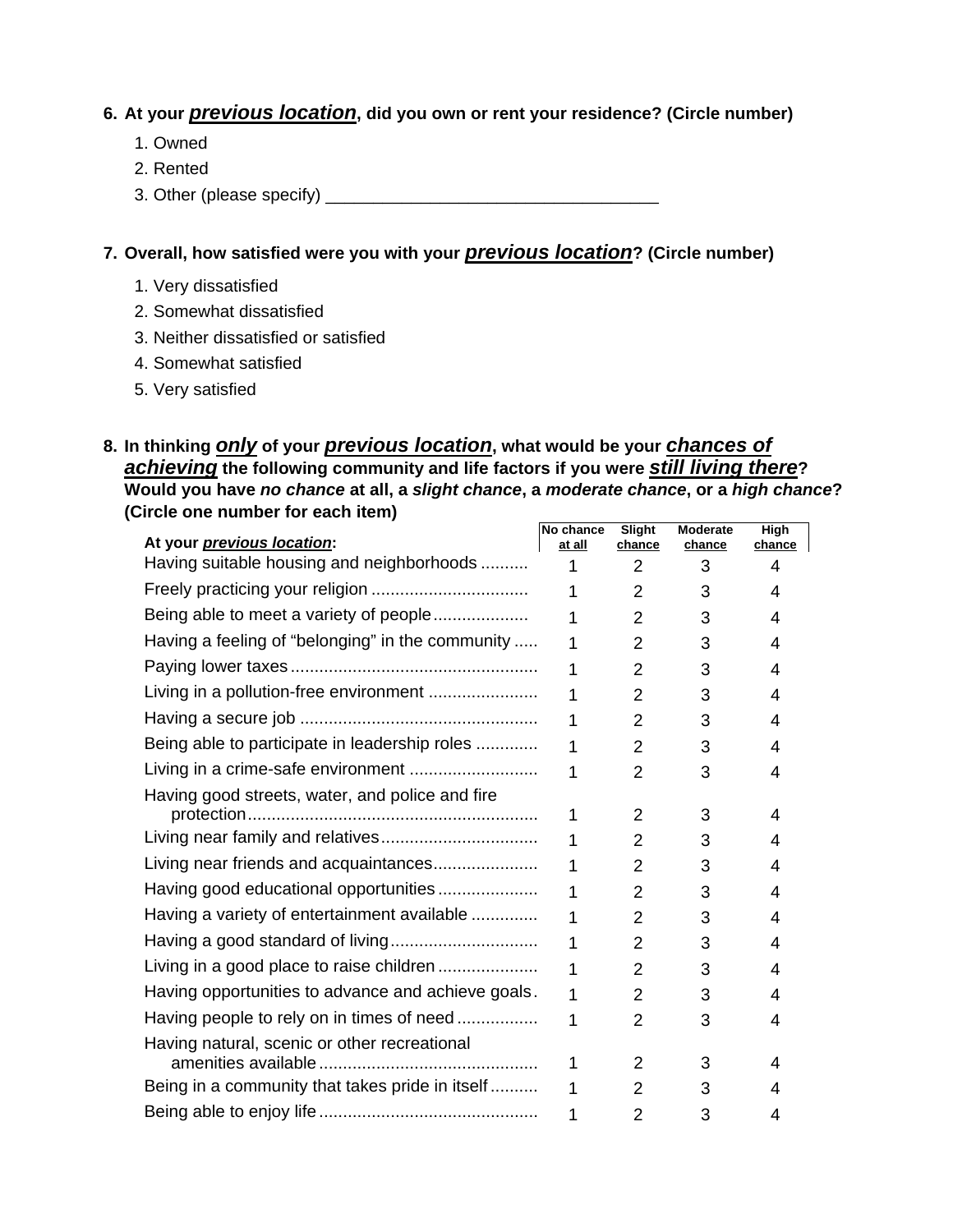**9. Is there anything your previous community could have done that would have changed your mind about leaving? Please explain:** 

\_\_\_\_\_\_\_\_\_\_\_\_\_\_\_\_\_\_\_\_\_\_\_\_\_\_\_\_\_\_\_\_\_\_\_\_\_\_\_\_\_\_\_\_\_\_\_\_\_\_\_\_\_\_\_\_\_\_\_\_\_\_\_\_\_\_\_\_\_\_

\_\_\_\_\_\_\_\_\_\_\_\_\_\_\_\_\_\_\_\_\_\_\_\_\_\_\_\_\_\_\_\_\_\_\_\_\_\_\_\_\_\_\_\_\_\_\_\_\_\_\_\_\_\_\_\_\_\_\_\_\_\_\_\_\_\_\_\_\_\_

\_\_\_\_\_\_\_\_\_\_\_\_\_\_\_\_\_\_\_\_\_\_\_\_\_\_\_\_\_\_\_\_\_\_\_\_\_\_\_\_\_\_\_\_\_\_\_\_\_\_\_\_\_\_\_\_\_\_\_\_\_\_\_\_\_\_\_\_\_\_

# *Your Decision to Move…*

**Next, we would like you to think about the factors and circumstances involved in your**  *decision to move***. If you have a spouse or partner and you moved together, please consider what factors were involved in the decision for him or her as well.** 

#### **10. In thinking about your** *decision to move* **to your current location, were any of the following** *work and job* **related factors involved for you or your spouse/partner (if you have one)? (Circle yes or no for each item) Spouse/Partner**

|                                                                                            | Yourself |    | Spouse/Partner<br>(If you have one) |    |
|--------------------------------------------------------------------------------------------|----------|----|-------------------------------------|----|
|                                                                                            | yes      | no | yes                                 | no |
| Moved but continued to work long distance by<br>internet or commuting for same employer or |          |    |                                     |    |
|                                                                                            | yes      | no | yes                                 | no |
| A job transfer by employer to new location                                                 | yes      | no | yes                                 | no |
|                                                                                            | yes      | no | yes                                 | no |
| Had accepted a new job with a new employer                                                 | yes      | no | yes                                 | no |
|                                                                                            | yes      | no | yes                                 | no |
| Moved to take over or start a farming operation                                            | yes      | no | yes                                 | no |
| Moved because of a discontinued farming<br>operation that you owned or operated            | yes      | no | yes                                 | no |
| Moved to take over, start, or expand a nonfarm                                             | yes      | no | yes                                 | no |
| Moved because cost of running a nonfarm                                                    | yes      | no | yes                                 | no |
| Moved because of a discontinued nonfarm<br>business that you owned or operated             | yes      | no | yes                                 | no |
| Entered, left, or transferred by military                                                  | yes      | no | yes                                 | no |
| Moved to start or continue education or training                                           | yes      | no | yes                                 | no |
| Moved because finished education or training                                               | ves      | no | yes                                 | no |
|                                                                                            | yes      | no | yes                                 | no |
| Other work or job related factors (please specify)                                         |          |    |                                     |    |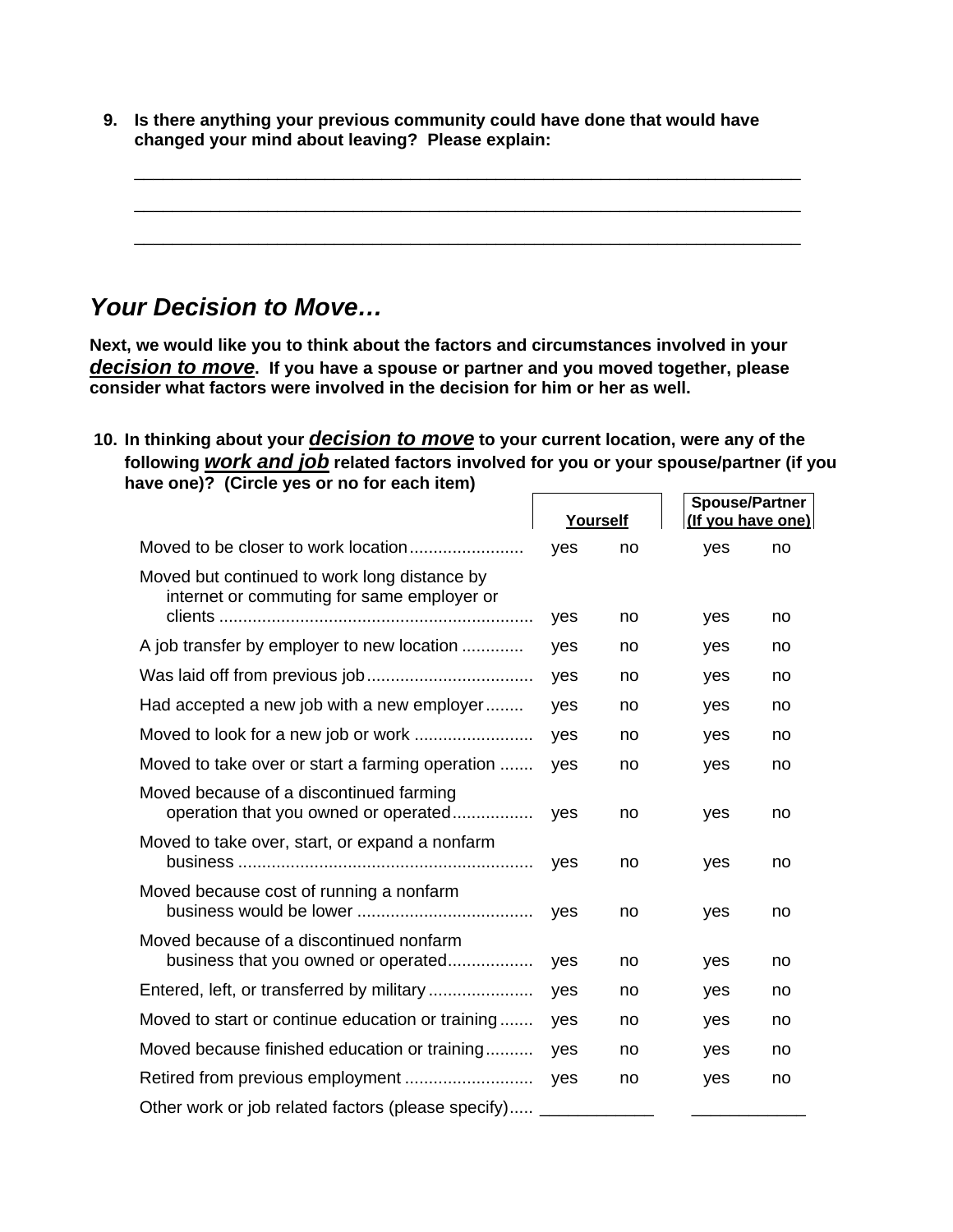**11. In your** *decision to move* **to your current location, were any of the following** *family, community, and quality-of-life* **factors involved for you or your spouse/partner (if you have one)? (Circle yes or no for each item)** 

|                                                     |     | Yourself | <b>Spouse/Partner</b><br>(If you have one) |    |
|-----------------------------------------------------|-----|----------|--------------------------------------------|----|
|                                                     | yes | no       | yes                                        | no |
|                                                     | yes | no       | yes                                        | no |
| To be able to live with a spouse or partner         | yes | no       | yes                                        | no |
| To be nearer brothers, sisters, or other relatives  | yes | no       | yes                                        | no |
| To be nearer friends and acquaintances              | yes | no       | yes                                        | no |
| A change in marital status (marriage, divorce,      | yes | no       | yes                                        | no |
| To be in a place where it would be easier to find a | yes | no       | yes                                        | no |
| Decline in health of someone in household           | yes | no       | yes                                        | no |
|                                                     | yes | no       | yes                                        | no |
|                                                     | yes | no       | yes                                        | no |
| To find available and affordable childcare          | yes | no       | yes                                        | no |
|                                                     | yes | no       | yes                                        | no |
| To have greater opportunities for children to       | yes | no       | yes                                        | no |
| To find a less congested place to live              | yes | no       | yes                                        | no |
|                                                     | yes | no       | yes                                        | no |
|                                                     | yes | no       | yes                                        | no |
|                                                     | yes | no       | yes                                        | no |
| To have better internet, TV, or phone access        | yes | no       | yes                                        | no |
| To live in a desirable natural environment          | yes | no       | yes                                        | no |
| To find more outdoor recreational activities        | yes | no       | yes                                        | no |
| To find arts, entertainment, cultural activities    | yes | no       | yes                                        | no |
|                                                     | yes | no       | yes                                        | no |
|                                                     | yes | no       | yes                                        | no |
|                                                     | yes | no       | yes                                        | no |
|                                                     | yes | no       | yes                                        | no |
| To live in someplace new or have a fresh start      | yes | no       | yes                                        | no |
| Other family or community factors (specify)         |     |          |                                            |    |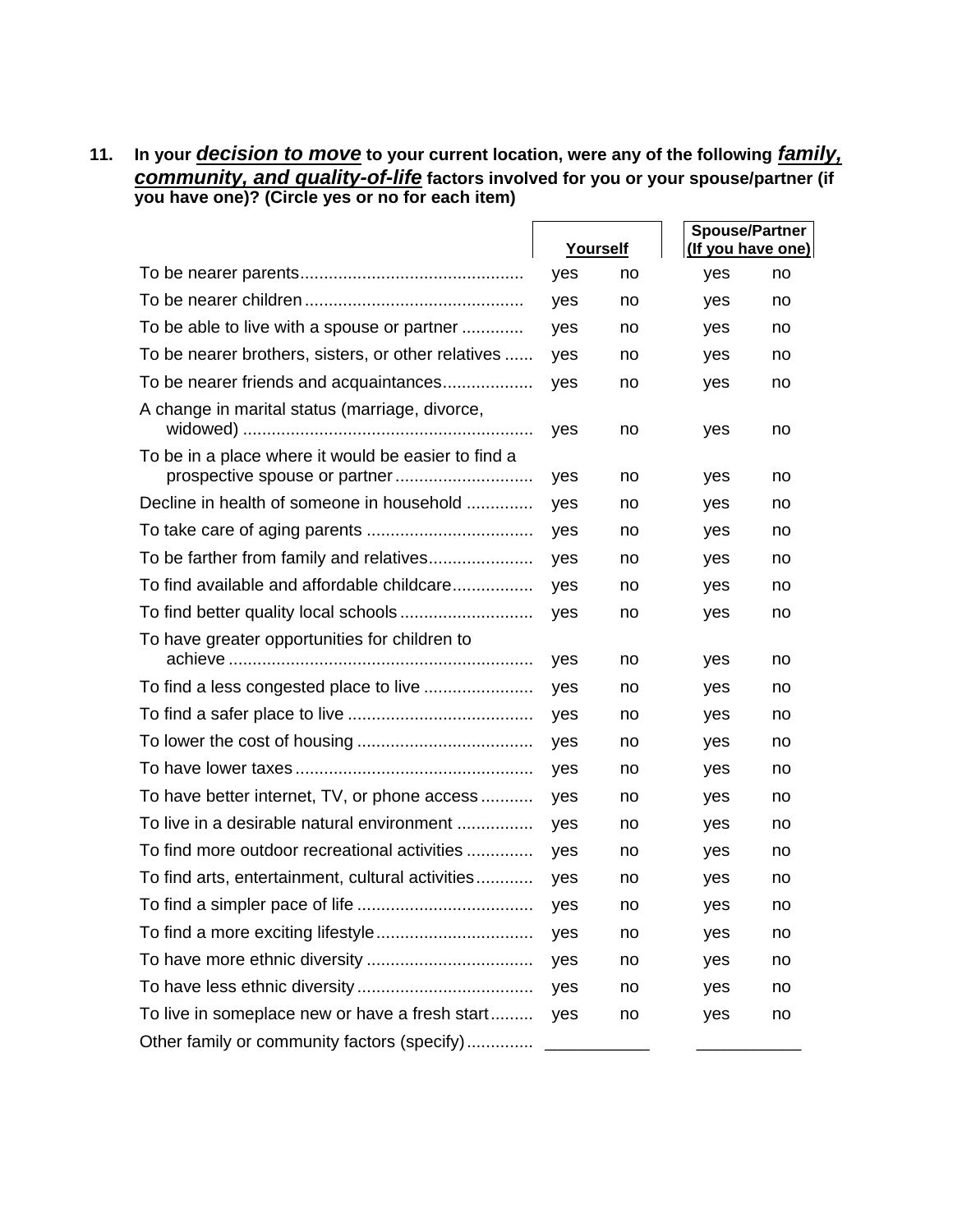# *Your Current Location…*

# **Next, we would like you to think about your** *current location***, the place and community where you** *live now***.**

| 12. In what state and county do you live now?                                                                                                                                                                                                                                                                                                                                             |
|-------------------------------------------------------------------------------------------------------------------------------------------------------------------------------------------------------------------------------------------------------------------------------------------------------------------------------------------------------------------------------------------|
|                                                                                                                                                                                                                                                                                                                                                                                           |
| 13. In what month and year did you move to your <i>current location</i> ?                                                                                                                                                                                                                                                                                                                 |
| _______________________Month of __________________Year                                                                                                                                                                                                                                                                                                                                    |
| 14. At your <b>Current location</b> , where is your residence located? (Circle number and give<br>name of community)                                                                                                                                                                                                                                                                      |
| 1. Inside the city limits of the city/town of __________________________________                                                                                                                                                                                                                                                                                                          |
| 2. In a rural area on a farm. The nearest city/town is _________________________                                                                                                                                                                                                                                                                                                          |
| 3. In a rural area but not on a farm. The nearest city/town is _________________                                                                                                                                                                                                                                                                                                          |
|                                                                                                                                                                                                                                                                                                                                                                                           |
| 15. Did you make this move alone or did others move with you? (Circle number and check<br>boxes of all that apply)<br>1. Moved alone $\Rightarrow$ Skip to 17<br>2. Moved with others $\rightarrow$ +16. Who moved with you? (Check <u>all</u> that apply)<br>П<br>Spouse/partner (if you have one)<br>Child or children<br>П<br>П<br>Other related adults<br>П<br>Other unrelated adults |
| 17. What were the <i>main reasons</i> that you <b>selected</b> your <b>current location</b> ?<br>(Please give up to three reasons, if applicable)                                                                                                                                                                                                                                         |
|                                                                                                                                                                                                                                                                                                                                                                                           |
|                                                                                                                                                                                                                                                                                                                                                                                           |
|                                                                                                                                                                                                                                                                                                                                                                                           |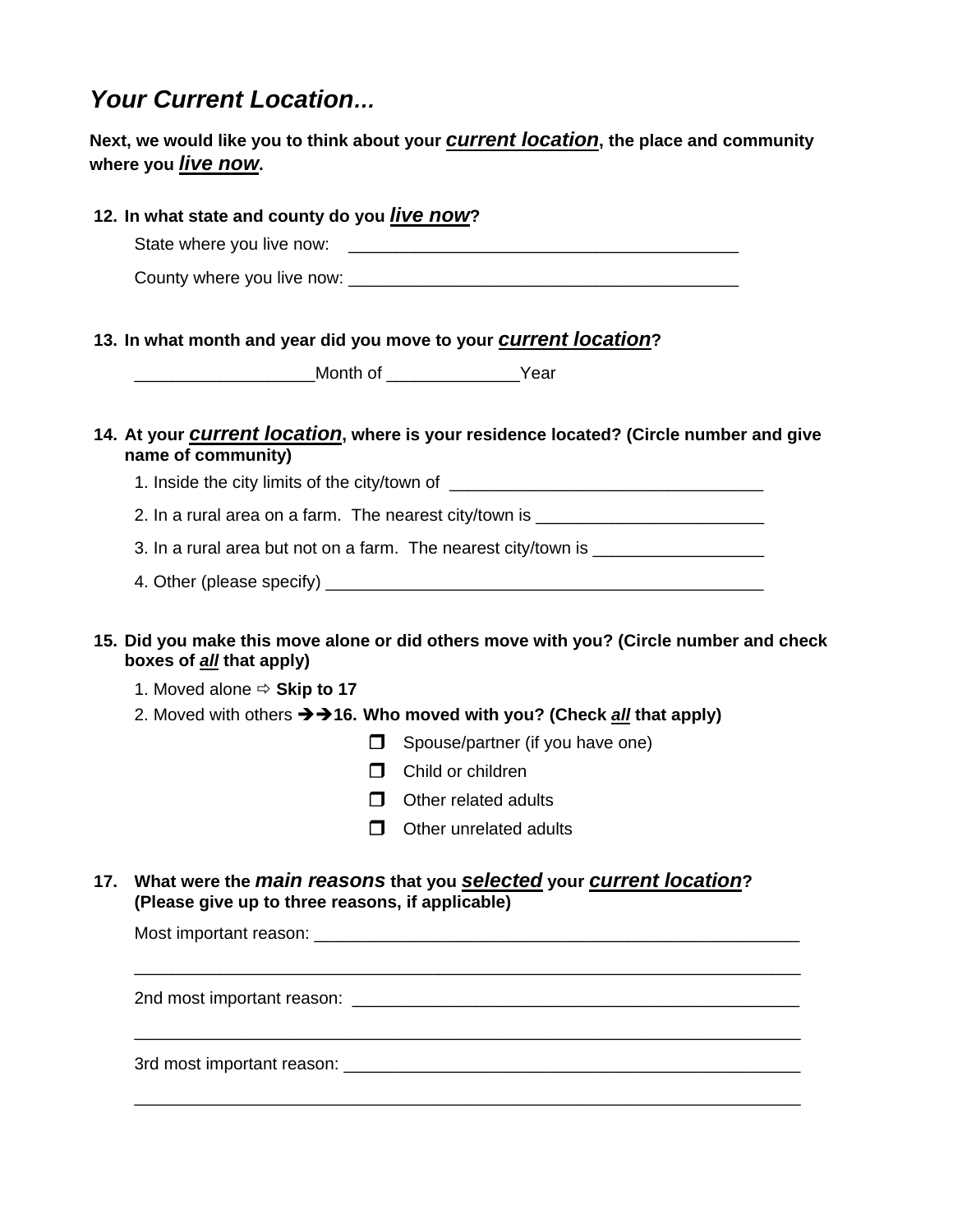## **18. Is this the** *first time* **that you or your spouse/partner have lived in your** *current* **state, county, and city/town or have you** *lived here previously***? (Circle number)**

|                              |                   | Yourself                 |                   | <b>Spouse/Partner</b><br>(if you have one) |
|------------------------------|-------------------|--------------------------|-------------------|--------------------------------------------|
|                              | <b>First time</b> | Lived here<br>previously | <b>First time</b> | Lived here<br>previously                   |
|                              |                   |                          |                   |                                            |
|                              |                   |                          |                   | っ                                          |
| In or near current city/town |                   |                          |                   | າ                                          |

#### **19. How often have you or your spouse/partner moved during childhood and since becoming an adult (age 18 or older)? (Circle one number for each item)**

|                                        | <b>Never</b><br>moved | <b>Moved once</b><br>or twice | Moved 3-5<br>times | Moved 6 or<br>more times | Don't<br>know |  |
|----------------------------------------|-----------------------|-------------------------------|--------------------|--------------------------|---------------|--|
| Yourself:                              |                       |                               |                    |                          |               |  |
| moved during childhood and youth       |                       |                               |                    | 4                        | .5            |  |
| moved since age 18 or older            |                       |                               | З                  | 4                        | 5             |  |
| Your spouse/partner (if you have one): |                       |                               |                    |                          |               |  |
| moved during childhood and youth       |                       |                               | 3                  | 4                        | 5             |  |
| moved since age 18 or older            |                       |                               |                    | 4                        | h.            |  |

#### **20. Were you and your spouse/partner (if you have one) born in Iowa or were you born in a different state or a different country? (Fill in blank)**

|                                         | Yourself | <b>Spouse/Partner</b><br>(if you have one) |
|-----------------------------------------|----------|--------------------------------------------|
| Born in lowa in the county of (specify) |          |                                            |
|                                         |          |                                            |
| Born in different country (specify)     |          |                                            |

#### **21. Did you use any of the following sources of information when making your decision to move to your current location? (Check** *all* **that apply)**

- $\Box$  Internet
- $\Box$  TV, magazines, newspapers, business publications
- **C** Current community resident
- **EMPLOYER OF CO-WORKERS**
- $\Box$  Friends and acquaintances
- **D** Family
- $\Box$  Travel or vacation to new location
- $\Box$  Attended school or college in new location
- Other (specify) \_\_\_\_\_\_\_\_\_\_\_\_\_\_\_\_\_\_\_\_\_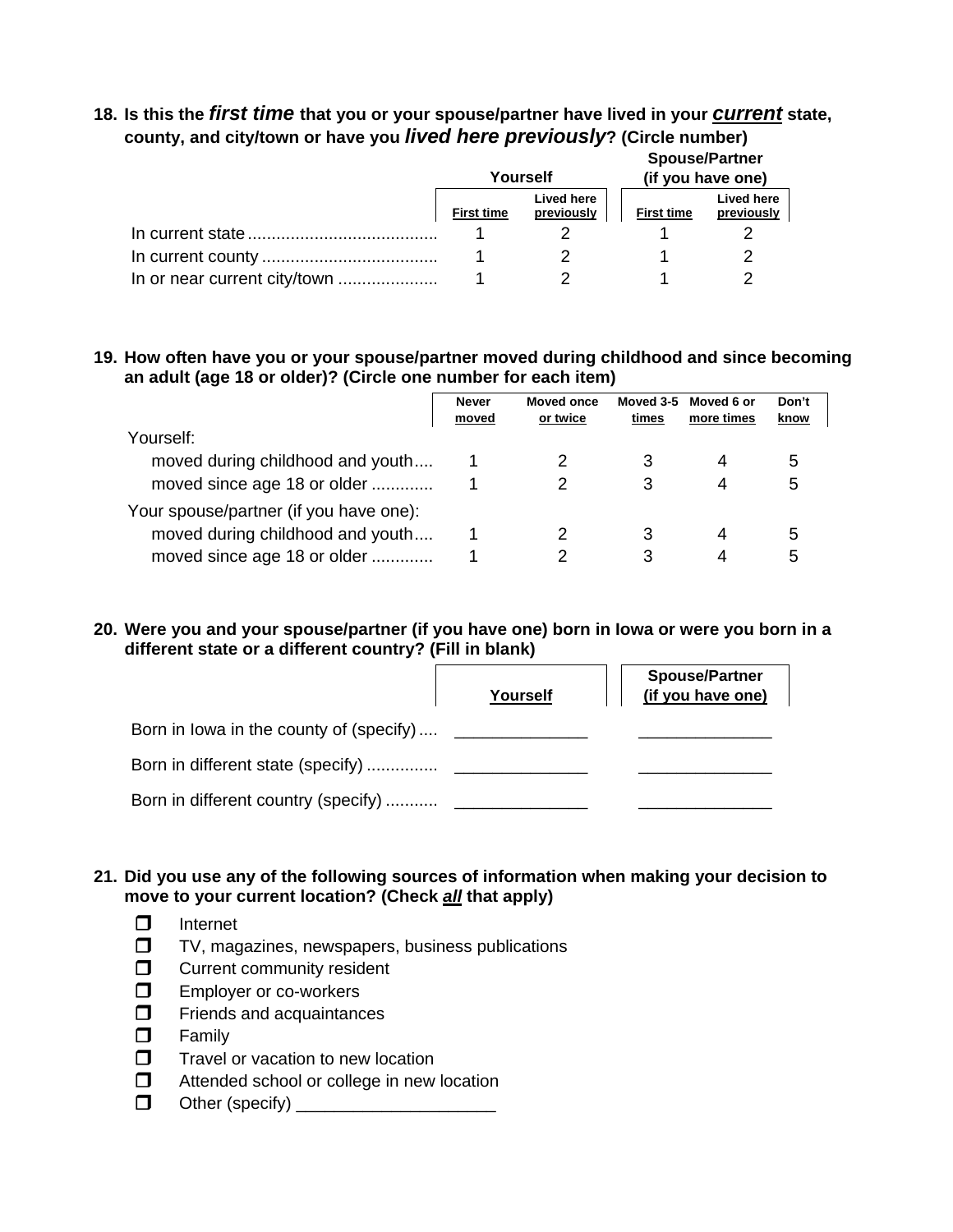**22. Before choosing your current location, what** *other locations* **did you consider? (Circle number)**

- 1. Only this location
- 2. Other locations in this same state
- 3. Other locations in other states
- 4. Other locations in both this state and other states
- 5. Other (please specify)\_\_\_\_\_\_\_\_\_\_\_\_\_\_\_\_\_\_\_\_\_\_

#### **23. Overall, how satisfied are you with your** *current location***? (Circle number)**

- 1. Very dissatisfied
- 2. Somewhat dissatisfied
- 3. Neither dissatisfied or satisfied
- 4. Somewhat satisfied
- 5. Very satisfied

#### **24. In thinking** *only* **of your** *current location***, what are your** *chances of achieving* **the following community and life factors now that you are** *living here***? Do you have** *no chance* **at all, a** *slight chance***, a** *moderate chance***, or a** *high chance***? (Circle one number for each item)**

| At your current location:                          | No chance<br>at all | Slight<br>chance | <b>Moderate</b><br>chance | High<br>chance |
|----------------------------------------------------|---------------------|------------------|---------------------------|----------------|
| Having suitable housing and neighborhoods          | 1                   | 2                | 3                         | 4              |
|                                                    | 1                   | $\overline{2}$   | 3                         | 4              |
| Being able to meet a variety of people             | 1                   | $\overline{2}$   | 3                         | 4              |
| Having a feeling of "belonging" in the community   | 1                   | 2                | 3                         | 4              |
|                                                    | 1                   | $\overline{2}$   | 3                         | 4              |
| Living in a pollution-free environment             | 1                   | $\overline{2}$   | 3                         | 4              |
|                                                    | 1                   | $\overline{2}$   | 3                         | 4              |
| Being able to participate in leadership roles      | 1                   | $\overline{2}$   | 3                         | 4              |
| Living in a crime-safe environment                 | 1                   | $\overline{2}$   | 3                         | 4              |
| Having good streets, water, and police and fire    | 1                   | $\overline{2}$   | 3                         | 4              |
|                                                    | 1                   | $\overline{2}$   | 3                         | 4              |
| Living near friends and acquaintances              | 1                   | $\overline{2}$   | 3                         | 4              |
| Having good educational opportunities              | 1                   | $\overline{2}$   | 3                         | 4              |
| Having a variety of entertainment available        | 1                   | $\overline{2}$   | 3                         | 4              |
|                                                    | 1                   | $\overline{2}$   | 3                         | 4              |
| Living in a good place to raise children           | 1                   | $\overline{2}$   | 3                         | 4              |
| Having opportunities to advance and achieve goals. | 1                   | $\overline{2}$   | 3                         | 4              |
| Having people to rely on in times of need          | 1                   | $\overline{2}$   | 3                         | 4              |
| Having natural, scenic or other recreational       | 1                   | 2                | 3                         | 4              |
| Being in a community that takes pride in itself    | 1                   | $\overline{2}$   | 3                         | 4              |
|                                                    | 1                   | $\overline{2}$   | 3                         | 4              |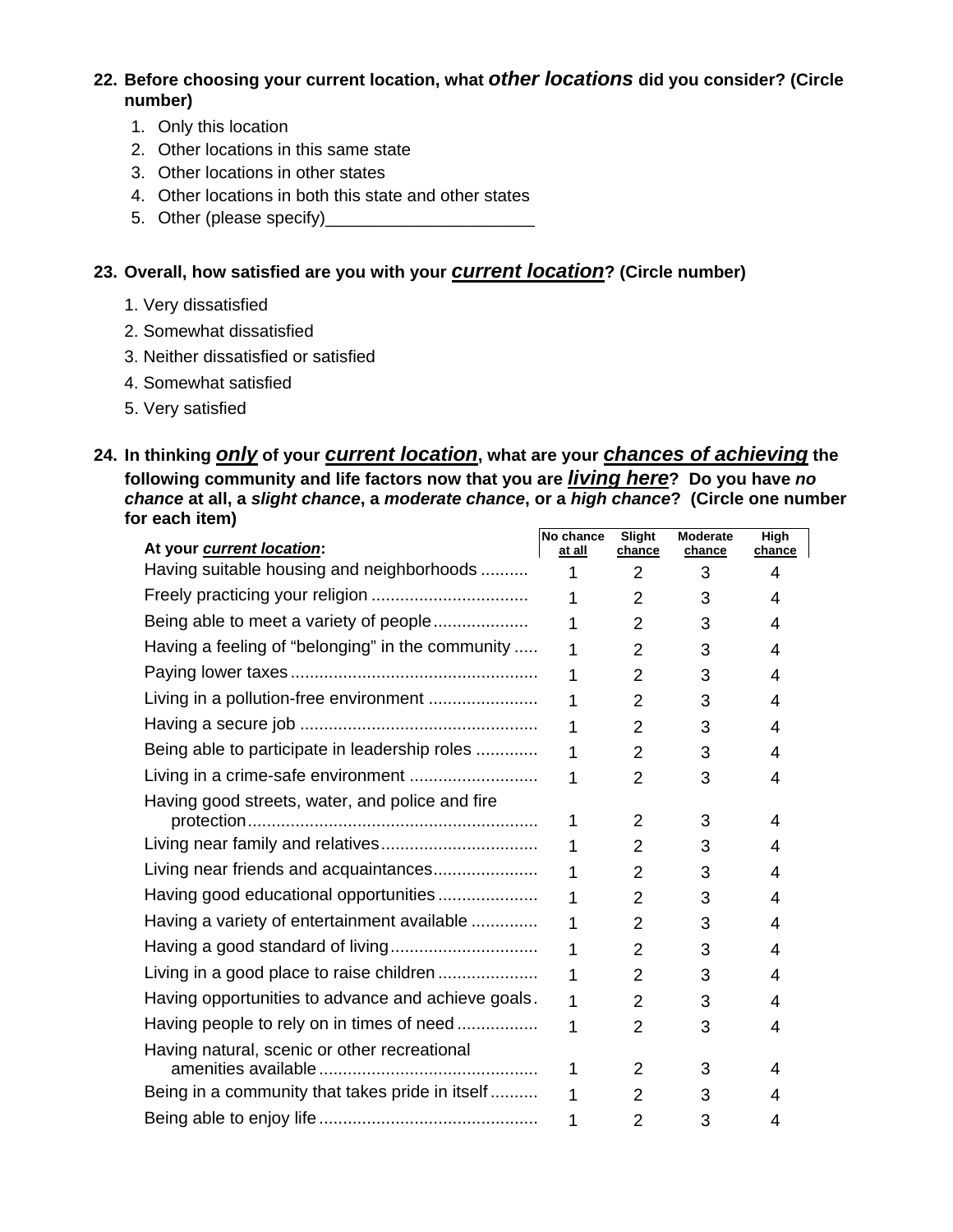**25.** *Compare your current location with your previous location* **on these availability, cost, and other community factors. Please indicate if your current location is** *worse***, the**  *same as***, or** *better* **than your previous location. Then indicate in the column to the right if this is what you expected when you moved. (Circle number then circle yes or no)**

|                                               | Current<br>location<br>worse than<br>previous<br>location | <b>Current</b><br>location<br>same as<br>previous<br>location | <b>Current</b><br>location<br>better than<br>previous<br><u>location</u> |     | <b>Was this</b><br>what you<br>expected<br>when you<br>moved? |    |
|-----------------------------------------------|-----------------------------------------------------------|---------------------------------------------------------------|--------------------------------------------------------------------------|-----|---------------------------------------------------------------|----|
| The <b>Availability and Quality</b> of:       |                                                           |                                                               |                                                                          |     |                                                               |    |
|                                               | 1                                                         | 2                                                             | 3                                                                        | yes |                                                               | no |
|                                               | 1                                                         | 2                                                             | 3                                                                        | yes |                                                               | no |
| Farmer's market, buying locally produced food | 1                                                         | 2                                                             | 3                                                                        | yes |                                                               | no |
|                                               | 1                                                         | $\overline{2}$                                                | 3                                                                        | yes |                                                               | no |
|                                               |                                                           | $\overline{2}$                                                | 3                                                                        | yes |                                                               | no |
|                                               | 1                                                         | 2                                                             | 3                                                                        | yes |                                                               | no |
|                                               | 1                                                         | $\overline{2}$                                                | 3                                                                        | yes |                                                               | no |
|                                               | 1                                                         | 2                                                             | 3                                                                        | yes |                                                               | no |
|                                               | 1                                                         | 2                                                             | 3                                                                        | yes |                                                               | no |
| Health care providers and services            | 1                                                         | 2                                                             | 3                                                                        | yes |                                                               | no |
|                                               |                                                           | 2                                                             | 3                                                                        | yes |                                                               | no |
|                                               |                                                           | 2                                                             | 3                                                                        | yes |                                                               | no |
|                                               |                                                           | 2                                                             | 3                                                                        | yes |                                                               | no |
|                                               |                                                           | $\overline{2}$                                                | 3                                                                        | yes |                                                               | no |
|                                               |                                                           | $\overline{2}$                                                | 3                                                                        | yes |                                                               | no |
|                                               | 1                                                         | $\overline{2}$                                                | 3                                                                        | yes |                                                               | no |
| The <b>Cost</b> of:                           |                                                           |                                                               |                                                                          |     |                                                               |    |
|                                               | 1                                                         | 2                                                             | 3                                                                        | yes |                                                               | no |
|                                               |                                                           | 2                                                             | 3                                                                        | yes |                                                               | no |
|                                               | 1                                                         | 2                                                             | 3                                                                        | yes |                                                               | no |
|                                               | 1                                                         | 2                                                             | 3                                                                        | yes |                                                               | no |
|                                               | 1                                                         | 2                                                             | 3                                                                        | yes |                                                               | no |
|                                               | 1                                                         | 2                                                             | 3                                                                        | yes |                                                               | no |
|                                               | 1                                                         | 2                                                             | 3                                                                        | yes |                                                               | no |
|                                               | 1                                                         | $\overline{2}$                                                | 3                                                                        | yes |                                                               | no |
| Car, gasoline, or other transportation        | 1                                                         | 2                                                             | 3                                                                        | yes |                                                               | no |
|                                               |                                                           | 2                                                             | 3                                                                        | yes |                                                               | no |
|                                               |                                                           | 2                                                             | 3                                                                        | yes |                                                               | no |
| Property and other local taxes                | 1                                                         | 2                                                             | 3                                                                        | yes |                                                               | no |
|                                               | 1                                                         | $\overline{2}$                                                | 3                                                                        | yes |                                                               | no |
| <b>Other Community Factors:</b>               |                                                           |                                                               |                                                                          |     |                                                               |    |
| The friendliness of neighbors                 | 1                                                         | 2                                                             | 3                                                                        | yes |                                                               | no |
| Feeling welcomed into the community           | 1                                                         | 2                                                             | 3                                                                        | yes |                                                               | no |
| Opportunities to join local organizations     |                                                           | 2                                                             | 3                                                                        | yes |                                                               | no |
| Effective community leaders                   | 1                                                         | 2                                                             | 3                                                                        | yes |                                                               | no |
|                                               | 1                                                         | $\overline{2}$                                                | 3                                                                        | yes |                                                               | no |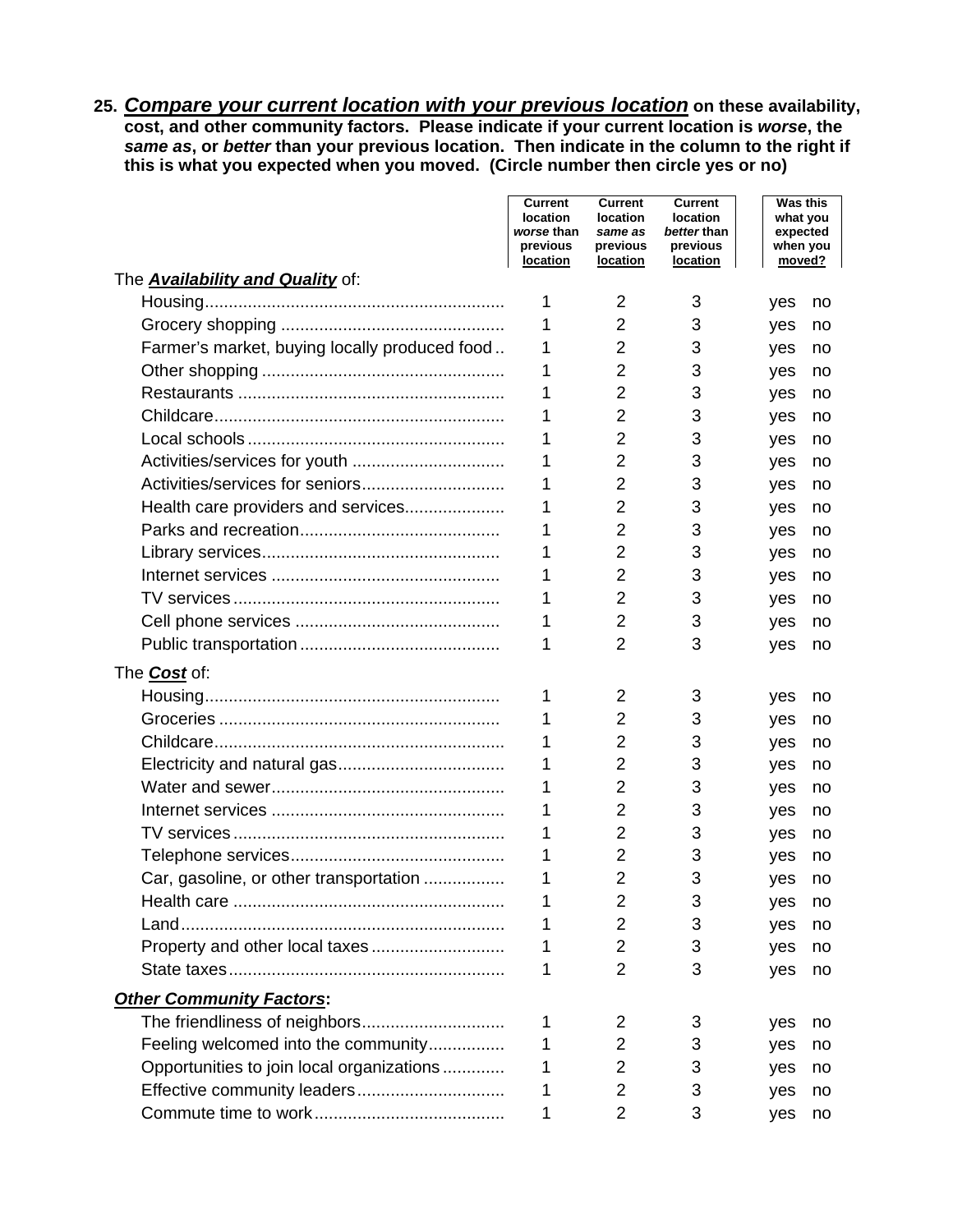| 27. If you had it to do over again, would you have moved to your <b>Current location</b> ?<br>(Circle number) |
|---------------------------------------------------------------------------------------------------------------|

**26. Is there anything in your** *current location* **that you would like to see improved?**

- 1. Definitely not
- 2. Probably not
- 3. Undecided
- 4. Probably yes
- 5. Definitely yes

# *Some Background Questions about Yourself and Your Household…*

**Please complete this section for yourself and your spouse/partner. (Circle or fill in response)** 

|                                                                   | Yourself | <b>Spouse/Partner</b><br>(If you have one) |
|-------------------------------------------------------------------|----------|--------------------------------------------|
|                                                                   | _years   | <u>vears</u>                               |
|                                                                   | female   | male<br>female                             |
| 30. What is your marital status?                                  |          |                                            |
|                                                                   | 1        |                                            |
|                                                                   | 2        | 2                                          |
|                                                                   | 3        | 3                                          |
|                                                                   | 4        | 4                                          |
|                                                                   | 5        | 5                                          |
| 31. What is the highest level of education that<br>you completed? |          |                                            |
|                                                                   | 1        |                                            |
|                                                                   | 2        | 2                                          |
| High school graduate or equivalent                                | 3        | 3                                          |
| Some college or vocational training                               | 4        | 4                                          |
|                                                                   | 5        | 5                                          |
|                                                                   | 6        | 6                                          |
|                                                                   | 7        | 7                                          |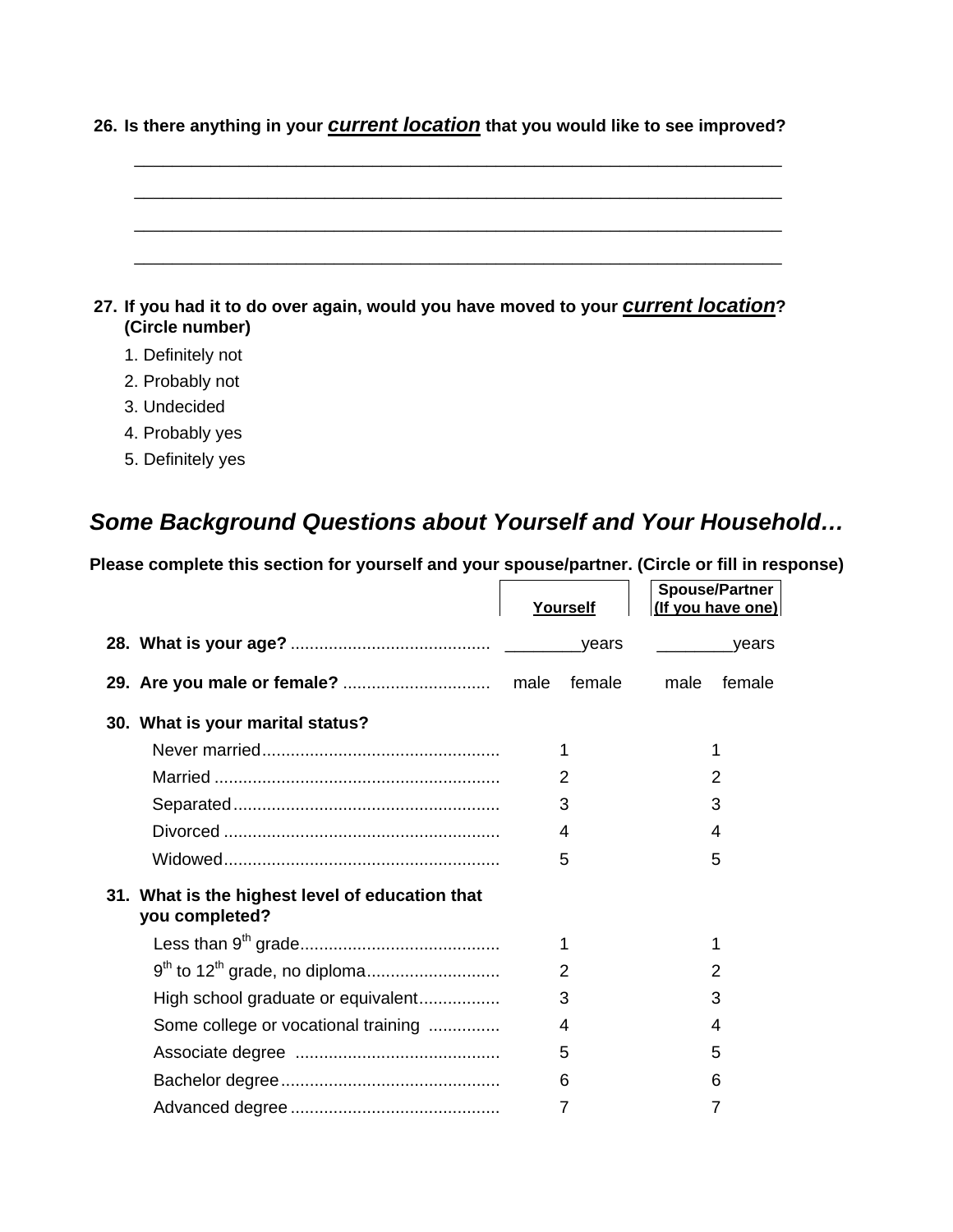|                                                                    | Yourself      | <b>Spouse/Partner</b><br>(If you have one) |
|--------------------------------------------------------------------|---------------|--------------------------------------------|
| 32. Which group best describes you?                                |               |                                            |
|                                                                    | 1             | 1                                          |
|                                                                    | 2             | $\mathcal{P}$                              |
|                                                                    | 3             | 3                                          |
| American Indian or Alaskan native                                  | 4             | 4                                          |
|                                                                    | 5             | 5                                          |
|                                                                    |               |                                            |
| 33. Which best describes the kind of area in<br>which you grew up? |               |                                            |
|                                                                    | 1             | 1                                          |
|                                                                    | $\mathcal{P}$ | 2                                          |
|                                                                    | 3             | 3                                          |
|                                                                    | 4             | 4                                          |
|                                                                    | 5             | 5                                          |
|                                                                    | 6             | 6                                          |
| Small metro area 50,000 - 249,999                                  | 7             | 7                                          |
|                                                                    | 8             | 8                                          |

## **34. Who lives in your household with you? (Circle number and check boxes if applicable)**

1. Live alone  $\Rightarrow$  **Skip to 36** 

## 2. Live with others  $\rightarrow$  35. Who lives with you? (Check *all* that apply)

| Spouse/partner (if you have one)                |              |  |
|-------------------------------------------------|--------------|--|
| Child or children (please give age)             |              |  |
|                                                 | age_________ |  |
| age_____________                                | age________  |  |
| age______________                               | age_         |  |
| Other related adults (please give relationship) |              |  |
| Other adults (please give number)               |              |  |
|                                                 |              |  |

# **36. Is your** *current residence* **owned or rented? (Circle number)**

- 1. Owned
- 2. Rented
- 3. Other (please specify) \_\_\_\_\_\_\_\_\_\_\_\_\_\_\_\_\_\_\_\_\_\_\_\_\_\_\_\_\_\_\_\_\_\_\_\_\_\_\_\_\_\_\_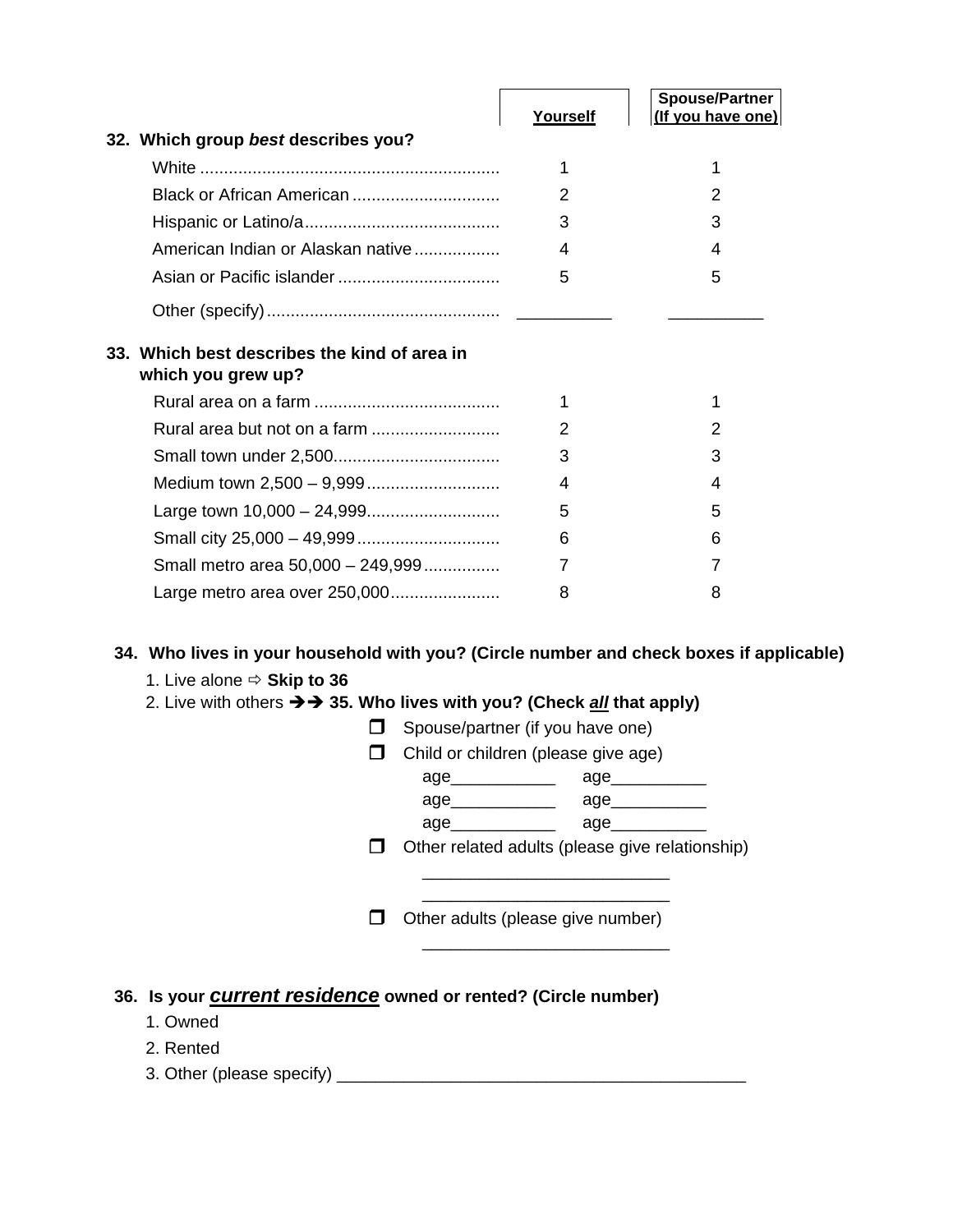#### **37. In what kind of residence do you currently live? (Circle number)**

- 1. Single family home not attached to any other
- 2. Townhome or condominium
- 3. Duplex, triplex, or quadplex
- 4. Apartment
- 5. Mobile home
- 6. Other (please specify) \_\_\_\_\_\_\_\_\_\_\_\_\_\_\_\_\_\_\_\_\_\_\_\_\_\_\_\_\_\_\_\_\_\_\_\_\_\_\_\_\_\_\_\_

## **38. How easy or difficult was it to find housing when you moved to your current location? (Circle number)**

- 1. Very difficult
- 2. Somewhat difficult
- 3. Neither difficult or easy
- 4. Somewhat easy
- 5. Very easy

|                                                         | Yourself | <b>Spouse/Partner</b><br>(If you have one)                                                              |
|---------------------------------------------------------|----------|---------------------------------------------------------------------------------------------------------|
| 39. What is your present employment status?             |          |                                                                                                         |
| Employed or self-employed full-time                     | 1        | 1                                                                                                       |
| Employed or self-employed part-time                     | 2        | $\overline{2}$                                                                                          |
| Not employed but looking for work                       | 3        | 3                                                                                                       |
| Not employed and not looking for work                   | 4        | 4                                                                                                       |
|                                                         | 5        | 5                                                                                                       |
|                                                         | 6        | 6                                                                                                       |
|                                                         | 7        | $\overline{7}$                                                                                          |
|                                                         |          |                                                                                                         |
| 40. If you are currently employed or self-<br>employed: |          |                                                                                                         |
|                                                         |          |                                                                                                         |
|                                                         |          |                                                                                                         |
| How many hours do you usually work each                 |          | hours                                                                                                   |
| How many minutes does it take you to go                 |          | minutes                                                                                                 |
| 41. If you are currently unemployed or retired:         |          |                                                                                                         |
|                                                         |          | $\frac{1}{2}$ and $\frac{1}{2}$ and $\frac{1}{2}$ and $\frac{1}{2}$ and $\frac{1}{2}$ and $\frac{1}{2}$ |
|                                                         |          |                                                                                                         |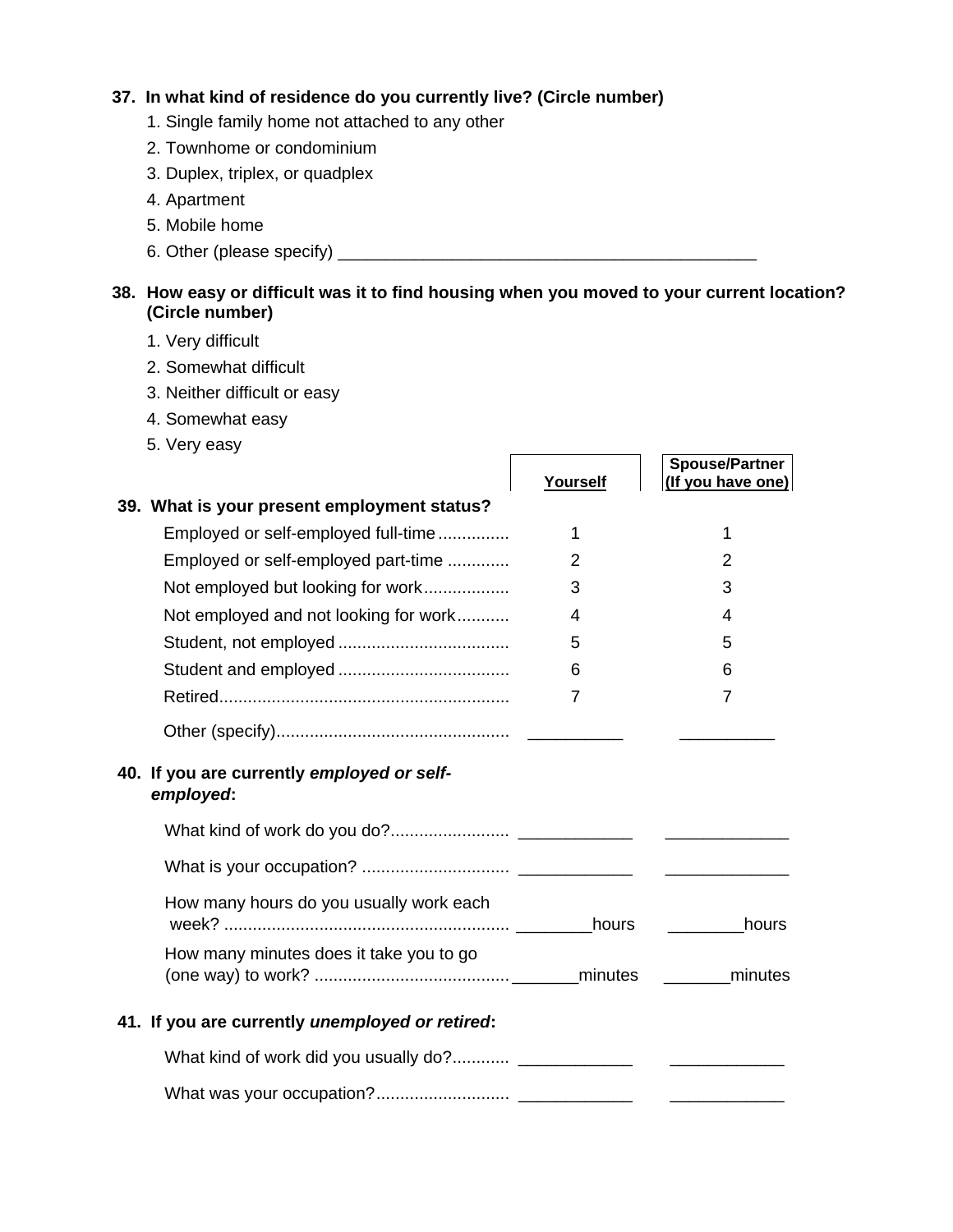#### **42. How do you expect your total annual household income in your current location to compare to your household's annual income in your previous location? (Circle number)**

- 1. Significantly lower in current location than in previous location
- 2. Somewhat lower in current location than in previous location
- 3. About the same in current location as in previous location
- 4. Somewhat higher in current location than in previous location
- 5. Significantly higher in current location than in previous location

#### **43. Did you or your spouse/partner have income from the following sources in 2004? (Check** *all* **that apply)**

|                                                                               |          | <b>Spouse/Partner</b> |
|-------------------------------------------------------------------------------|----------|-----------------------|
|                                                                               | Yourself | (if you have one)     |
| Wages or salary from employment                                               |          |                       |
|                                                                               |          |                       |
|                                                                               |          |                       |
| Rental or royalty income from farmland, real                                  |          |                       |
| Interest or dividends from savings or                                         |          |                       |
|                                                                               |          |                       |
| Other retirement, pension, or fund income<br>(do not include social security) |          |                       |
| Unemployment compensation                                                     |          |                       |
|                                                                               |          |                       |

#### **44. Which of the following best describes your household's total annual income from all sources for 2004? (Circle number)**

- 1. Less than \$20,000
- 2. \$20,000 \$34,999
- 3. \$35,000 \$49,999
- 4. \$50,000 \$69,999
- 5. \$70,000 \$99,999
- 6. \$100,000 \$149,999
- 7. \$150,000 or more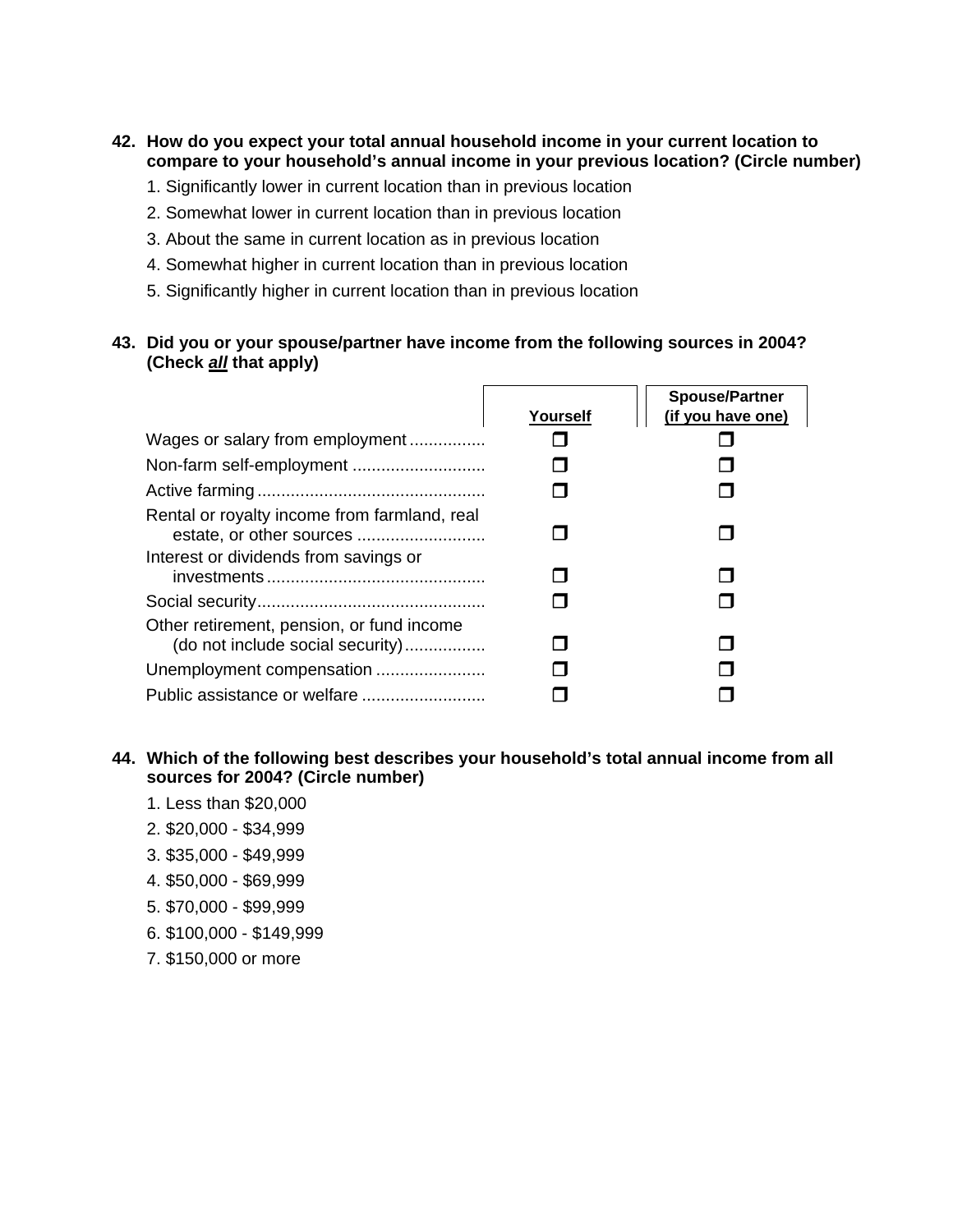**Thank you for taking the time to complete this questionnaire. Your assistance is very much appreciated. If there is anything else you would like to tell us or if there are other comments that you have, please use the space below.** 

> **Please fold your completed questionnaire in half and return it in the postage-paid envelope to:**

**Community Vitality Center 478 Heady Hall, Department of Economics Iowa State University Ames, IA 50011** 

**Thank You!!**